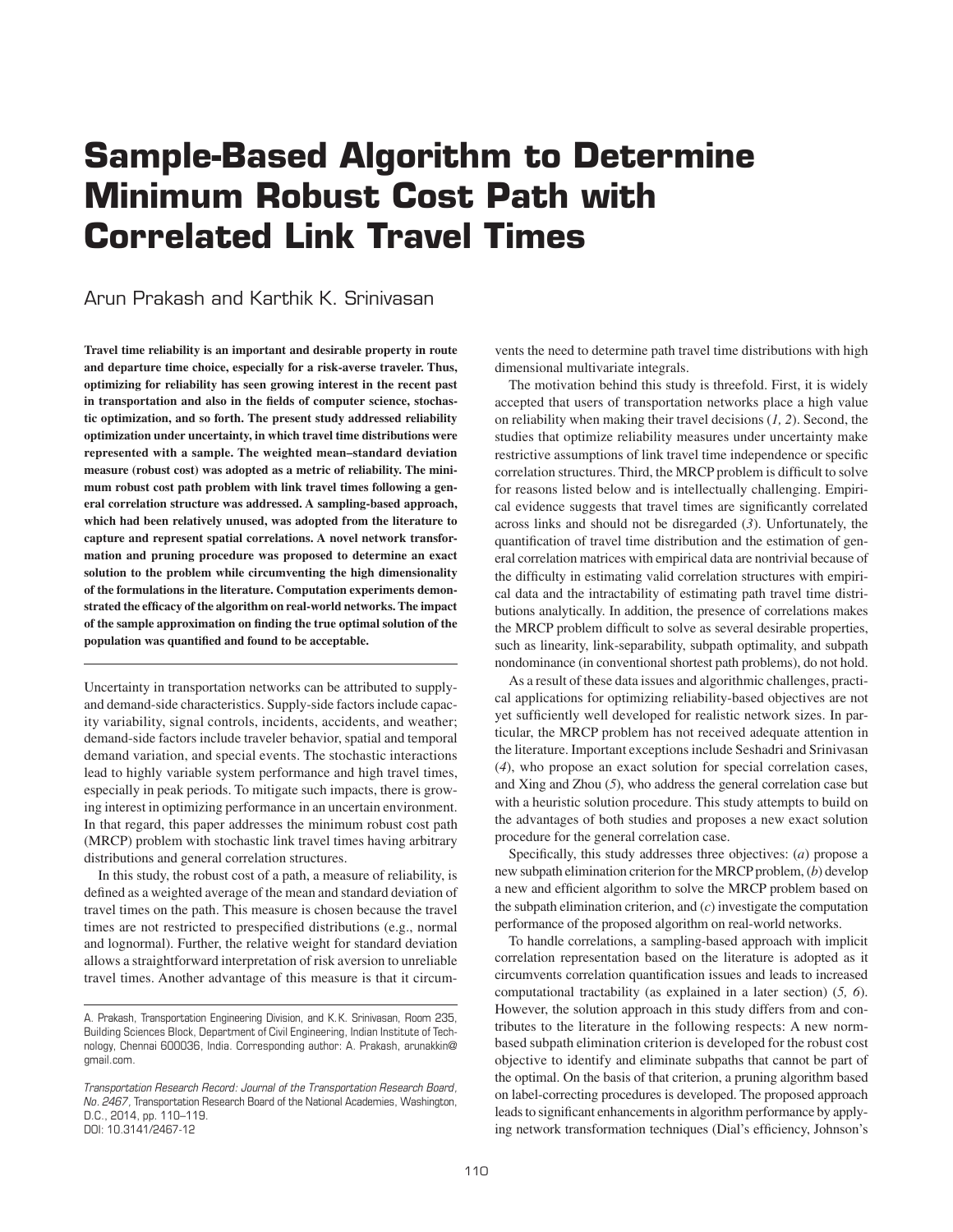transformation, and localization) and integrating them with the sample-based quantification technique. Consequently, the new solution procedure yields a substantial dimensionality reduction from an *m* objective (*m* being the number of links) to a two-objective problem, and an exact solution is guaranteed. In addition, the quality of the solution from the sample approximation formulation is investigated in contrast to previous studies.

The rest of the paper is organized as follows. A brief review of the related literature is presented, and gaps in relation to the existing study are identified. Problem definition and formulation are then discussed, followed by the solution procedure, which is presented along with implementation details. Computation experiments and results are discussed next, and conclusions end the paper.

# LITERATURE REVIEW

Travel time reliability has received considerable emphasis in the recent literature. Quantification of travel time variability at the network level involves addressing various challenges including limited sample size, spare spatial data availability, and separation of sources of variability. [See Boyles for a more detailed discussion (*7*).]

In the literature, stochastic networks have been adopted to appropriately model uncertainty for network optimization. Various objective functions were chosen for optimization including the least expected travel time (LET), mean–variance measures, and probability measures of reliability. The LET path problem under en route guidance was addressed by Polychronopoulos and Tsitsiklis (*8*), Cheung (*9*), and Waller and Ziliaskopoulos (*10*); dynamic programming–based algorithms with exponential worst-case complexity were implemented. The LET path problem in stochastic and time dependent networks was addressed by Hall (*11*), Miller-Hooks and Mahmassani (*12*), and Pretolani (*13*) with the use of a stochastic nondominance criterion along with label-correcting procedures.

Although the LET path problem models decision making under uncertainty, the LET path problem fails to take into consideration the users' risk-averse behavior. Evidence from multiple studies points to the fact that users value reliability considerably (*1, 2, 14*). To model this behavior, Sivakumar and Batta introduced a variance constraint into the standard LET problem (*15*). The resulting integer programming problem assuming link independence was solved with a branch and bound procedure. Sen et al. adopted a similar formulation and proposed a solution procedure applicable for the correlation structures with a cycle covariance property (variance of a path decreases after removal of a cycle), but the performance on large networks was not tested (*16*). Other studies have adopted multiattribute utility functions as objective functions including early and late schedule delays and variability as attributes (*17, 18*). Nikolova et al. showed that this class of problems is NP-hard even for simple quadratic penalty and disutility functions without link correlations (*17*).

Probabilistic measures (on-time arrival reliability) have also been considered as an objective function in other studies (*19–23*). The need to quantify path travel time distributions and correlations restricts these approaches to a few common distributions. See Seshadri and Srinivasan for a more detailed review of studies that optimize probabilistic reliability metrics (*21*).

To avoid some of the quantification issues noted above, a linear function of the mean and a measure of variability have also been used as a metric of reliability (as in the present study) in the literature. The MRCP problem without link correlations can be solved by determining the nondominated path set in the objectives mean and variance by exploiting the subpath nondominance property, which was adopted in Chen et al. (*24, 25*). But the significance of correlations and their effect on optimality have been demonstrated by Seshadri and Srinivasan (*4, 21*). Seshadri and Srinivasan proposed an algorithm and a heuristic for the mean–variance trade-off problem for the case in which Cholesky coefficients of the link covariance matrix are positive, which is too restrictive and seldom holds in transportation networks (*4*). The problem was reformulated as a multiple-objective shortest path problem in *m* dimensions (where *m* is the number of links) and solved by determining the nondominated set. Xing and Zhou proposed two approximation methods to solve the MRCP problem with and without link correlations (*5*). A sample approximation approach was used to model correlations, and a Lagrangian substitution-based lower bound heuristic was proposed for optimization. An average error of more than 5.4% and suboptimality in 25.5% of cases were reported in the study.

In summary, compared with the deterministic path optimization models, fewer studies aim to optimize reliability-related objectives. Of the few studies that focus on such stochastic optimization, link travel time is often assumed to be independent because of data and optimization difficulties, which is restrictive and unrealistic (*24*). The issues of distribution quantification, correlation estimation, and reliability quantification with empirical data impose statistical and computation challenges. Unfortunately, the restrictive assumption of link independence or limited correlations can lead to suboptimal solutions (*21*). As a result of these difficulties, practical applications (for reliability-based optimization) on real networks based on empirical data remain elusive. This study tries to address some of those gaps.

#### PROBLEM DEFINITION AND FORMULATION

#### Context and Scope

The transportation network is represented as a directed graph  $G(N, A)$ , where  $N = \{1, 2, 3, \ldots, n\}$  represents the set of nodes and *A* ( $|A| = m$ ) represents the set of *m* directed arcs and links. The link travel times are assumed to be random variables that follow a multivariate distribution,  $\mathbf{t} \sim f(\mathbf{\mu}, \mathbf{\Sigma})$ , where  $\mathbf{\mu}$  is the mean travel time vector and  $\Sigma$  is the link travel time covariance matrix.

The present study addresses a static (time invariant) context, and the minimum robust cost path is considered to be an a priori path whereby recourse decisions are not permitted.

#### Minimum Robust Cost Path

The mean and variance of the travel time of path *P* are represented by  $\mu_P$  and  $\sigma_P$  and are given by

$$
\mu_P = \sum_{i \in P} \mu_i \tag{1a}
$$

$$
\sigma_P^2 = \sum_{i \in P} \sigma_i^2 + \sum_{\forall j \neq i \in P} \rho_{ij} \sigma_i \sigma_j \tag{1b}
$$

where  $\mu_i$  and  $\sigma_i$  are the mean and standard deviation, respectively, of the travel time on link *i*,  $\forall i \in A$ , and  $\rho_{ii}$  represents the correlation coefficient between the travel times of links  $i, j \in A$ . The robust cost of path *P*, RC<sub>*P*</sub>, given a weight  $\delta$ , is defined as a linear combination of the mean and standard deviation of the path travel time.

$$
RC_P = \delta \mu_P + (1 - \delta) \sigma_P \tag{2}
$$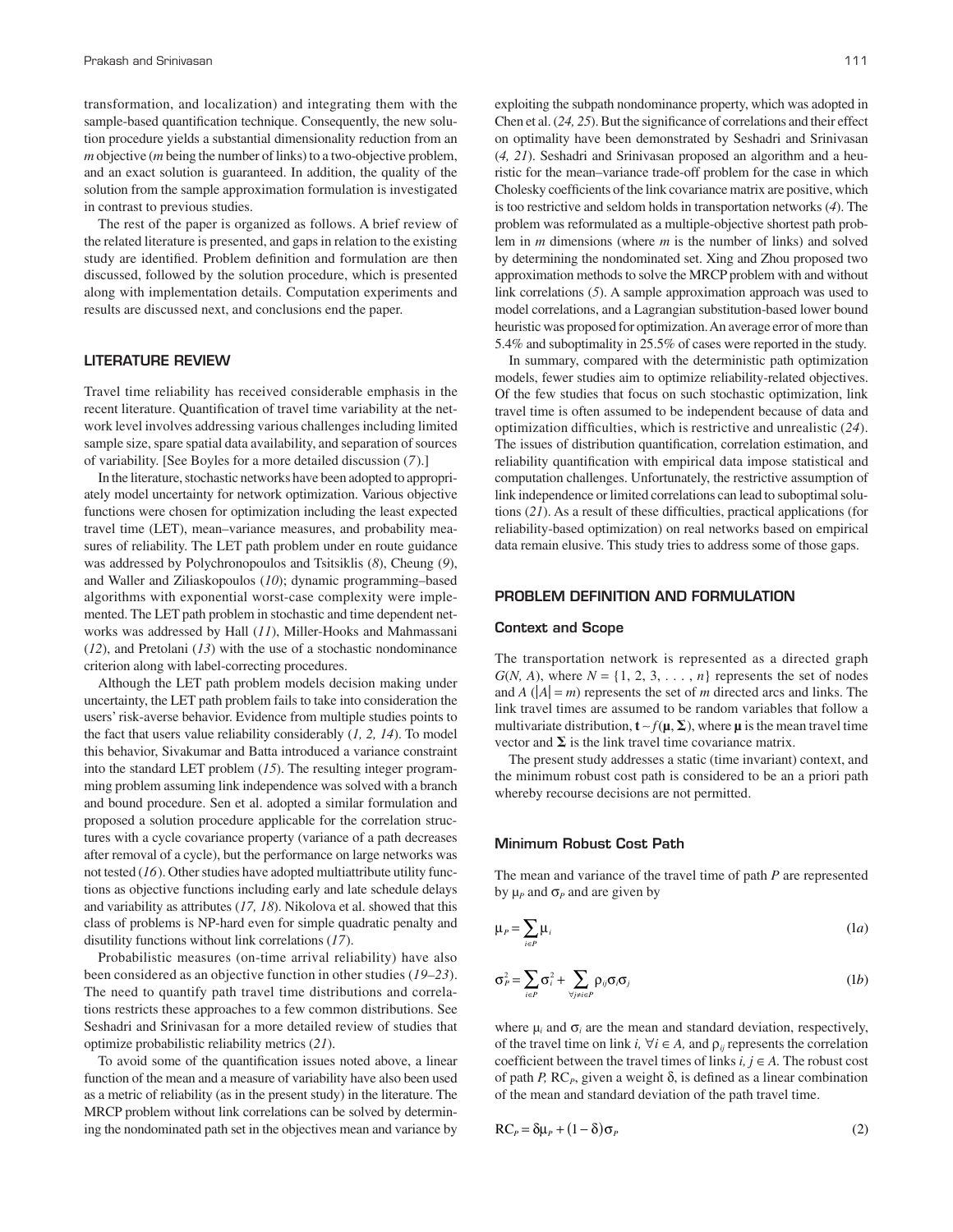The parameter  $\delta$ , which is between 0 and 1, represents the degree of risk aversion of the user. A low value of δ represents a highly risk averse user, while a high value represents a less risk averse user. The objective of the minimum robust cost path problem is to determine the path  $P^*$  such that its robust cost  $RC_{P^*}$  is lower than the robust cost RC*P* of any other path *P* from origin *r* to destination *s.* The mathematical formulation is given by the following:

MRCP:

$$
\min \text{RC}_{p}(\boldsymbol{x}) = \delta \left( \sum_{(u,v)\in A} \mu_{uv} x_{uv} \right) + (1 - \delta) \left( \sum_{(u,v)\in A} \sigma_{uv}^{2} + \sum_{\forall (u,v)\neq (u',v')\in A} \rho_{uv-u'v'} \sigma_{uv} \sigma_{u'v'} x_{uv} x_{u'v'} \right)^{0.5}
$$
\n(3*a*)

$$
\sum_{v:(u,v)\in A} x_{uv} - \sum_{v:(u,v)\in A} x_{vu} \begin{cases} 1 & \text{if } u = r \\ -1 & \text{if } u = s \\ 0 & \text{if } u \in N - \{r, s\} \end{cases}
$$
 (3b)

where the decision variable  $x_{uv} = 1$  if arc  $(u, v)$  belongs to optimal path *P*\* and 0 otherwise. The flow conservation constraints (Equation 3b) ensure that the series of links carrying nonzero flows on the optimal solution constitutes a directed path from the source to the sink.

As noted earlier, subpath optimality and subpath nondominance properties do not hold for the MRCP problem. As an illustration, consider the network shown in Figure 1, in which the mean and variances of the link travel times are given on the arcs. Let the correlations between the arcs  $(1, 3)$  and  $(3, 4)$  be  $-0.5$  and between arcs  $(2, 3)$  and  $(3, 4)$  be 0.5. Let the weight  $(\delta)$  be equal to 0.2. For the path 1-3-4 the robust cost is not additive. Also the path 1-3-4 is the optimal path to Node 4 from 1 even though its subpath (1-3) is suboptimal, violating the subpath optimality condition. Also, the subpath 1-3 is dominated on both objectives, violating the subpath nondominance principle.

#### Sample Approximation–Based Reformulation

The MRCP problem as formulated in Equations 3*a* and 3*b* requires the mean, variance, and correlations of link travel times. However, empirical estimation of the correlation structure is data intensive and nontrivial for reasons noted previously.

To circumvent these difficulties, a sampling-based approach is adopted and the objective is accordingly reformulated below.

Let  $t_{di}$  represent the travel time realization on day *d*, on link *i*, measured over *D* days. The sample mean is given as  $\hat{\mu}_i = D^{-1} \sum_{i=1}^D t_{di}$ . Here, the link travel time distributions are assumed to be stationary, which means that all measurements  $t_{di}$  come from the same multivariate distribution. The mean and variance of travel time on path *P* are estimated from the sample by

$$
\hat{\mu}_P = \sum_{i \in P} \hat{\mu}_i \tag{4a}
$$

$$
\hat{\sigma}_P^2 = \frac{1}{D-1} \sum_{d=1}^D (t_{dP} - \hat{\mu}_P)^2 = \frac{1}{D-1} \sum_{d=1}^D \left( \sum_{i \in P} t_{di} - \sum_{i \in P} \hat{\mu}_i \right)^2 \tag{4b}
$$

Path travel time realization on day *d, t<sub>dP</sub>*, can be expressed as the sum of link travel times on that day  $t_{dP} = \sum_{i \in P} t_{di}$ .

With Equations 4*a* and 4*b,* the robust cost objective in Equation 3*a* can be reformulated by using the sample mean and variance instead of the population values as follows:

$$
\min \mathrm{RC}(\mathbf{x}) = \delta \bigg( \sum_{i \in A} \hat{\mu}_i x_i \bigg) + (1 - \delta) \bigg( \frac{1}{D - 1} \sum_{d=1}^D \bigg( \sum_{i \in P} t_{di} x_i - \sum_{i \in P} \hat{\mu}_i x_i \bigg)^2 \bigg)^{0.5} \tag{5}
$$

where **x** represents the vector of *m* binary variables  $x_i \in \{0,1\}$ , which satisfy the flow constraints of unit flow from source *r* to sink *s.* The above expression can be written in a concise form as follows:

$$
\min \mathrm{RC}(\mathbf{x}) = \delta(\hat{\boldsymbol{\mu}}^T \mathbf{x}) + (1 - \delta) \left( \frac{1}{D - 1} \mathbf{x}^T \mathbf{C}^T \mathbf{C} \mathbf{x} \right)^{0.5} \tag{6}
$$

where  $\hat{\mu}$  represents the vector of sample means of all links and  $C$  is a  $D \times m$  matrix of deviations from the mean whose elements are given as  $c_{di} = t_{di} - \hat{\mu}_i$ . The variance of a path in Equations 5 and 6 is represented as the sum of the squares of *D* separate link objectives *cdP*. Thus the problem has been reformulated as a multiobjective  $(D + 1)$ , including the mean) problem.

Typically multiday estimates of travel time data are collected by many traffic agencies by using probe vehicles, bluetooth sources, and historical archives from other intelligent transportation system sensors. These data can be readily used to optimize robust cost according to the reformulated objective in Equation 5 without quantifying distributions or correlations explicitly.



**FIGURE 1 Failure of subpath optimality and subpath nondominance: (***a***) example**  of network and  $(b)$  path and subpath costs (var.  $=$  variance).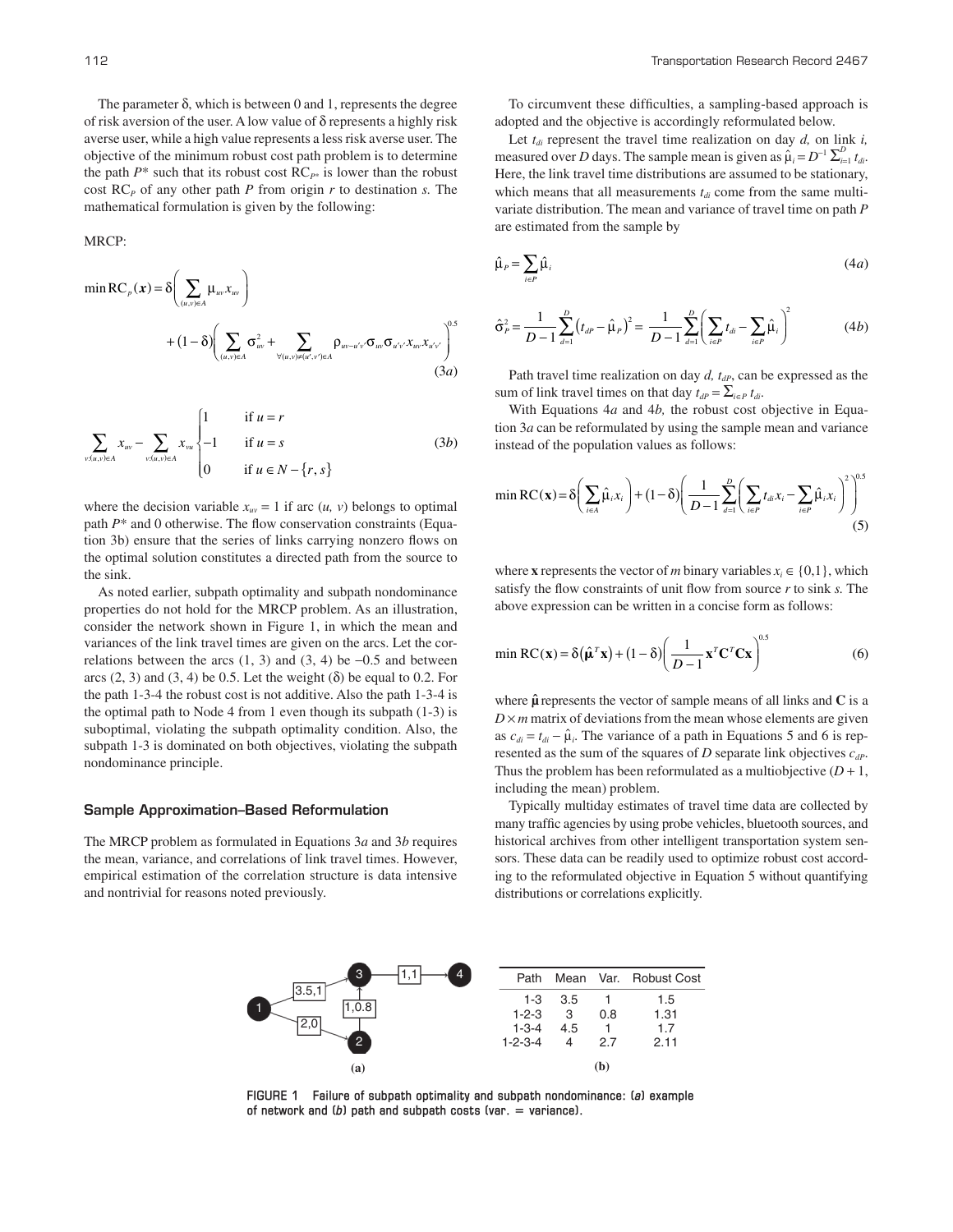# PROPOSED ALGORITHM FOR DETERMINING MRCP

In this section an overview of the algorithm is provided and the subpath elimination criterion and proof of correctness are discussed followed by the implementation details. The pseudocode of the algorithm is depicted in Figure 2.

#### Overview of Algorithm

The input to the algorithm is the origin–destination (O-D) pair (*r, s*) for which the minimum robust cost path and the travel time realizations over *D* days are sought.

The algorithm involves two main procedures, namely, network transformation to reduce the dimensionality of the problem and network pruning to find the optimal path.

Network transformation involves two sequential operations: (*a*) identification of Dial efficient links with link costs as sample mean travel times, a step that leads to reduced network dimensionality (∼50%) and an acyclic subnetwork, and (*b*) Johnson's transformation applied only to Dial efficient links with cost vector **c***<sup>i</sup>* (defined as the difference between travel time on day *d* from the sample mean) to obtain reduced cost vectors, **w***<sup>i</sup>* [defined in Carrion and Levinson (*14*)]. The advantage of this transformation is twofold: first the transformed costs, which are nonnegative for Dial efficient links unlike the cost vector  $\mathbf{c}_i$  and, second, a super sink node  $s^*$  and a new link  $(s, s^*)$  are added to the transformed network and its costs  $\mathbf{w}_{(s, s^*)}$  are set so that all negative cost elements associated with **c***<sup>i</sup>* are localized on this link.

By exploiting this localization of negative costs onto a single arc, a new subpath elimination criterion is proposed for this transformed network with reduced costs (discussed in a later subsection) and the

1. The lower bound on the variance of any path containing the current subpath exceeds a norm-based threshold, and the lower bound on the robust cost of the path is larger than the corresponding upper bound on the optimal path (as per Equation 7*a*).

2. The lower bound on the weighted mean component of the robust cost of any path containing the current subpath exceeds the upper bound on the robust cost of the optimal path (as per Equation 7*b*).

Finally, based on this subpath elimination criterion, a new pruning procedure is implemented on the transformed network. The pruning procedure eliminates suboptimal subpaths by using a modified label-correcting approach (as described in the subsection on network pruning).

#### Subpath Elimination Criterion and Proof of Correctness

#### Description of Subpath Elimination Criterion

In this subsection the norm-based subpath elimination criterion is explained. The elimination criterion is dependent on only two link separable objectives and thus reduces the dimension from  $D + 1$ objectives in Equation 5.

Consider an intermediate node *u* and a subpath *P<sup>r</sup>*−*<sup>u</sup>* from source *r* to node *u* with two attributes,  $d^m(u)$  and  $d^v(u)$ . Here,  $d^m(u)$  represents total expected travel time of the subpath and  $d^{v}(u)$  represents the sum of norm squares  $(\sum_{i} ||\mathbf{w}_i||^2, i \in P_{r-u}$ , obtained from network transformation) of the transformed cost vectors of the subpath. Let  $SP<sup>m</sup>(u)$  denote the shortest path label (value) from *u* to sink *s* with

#### 1. **Inputs**:

a. Network  $G(N, A)$ , origin  $r$  and destination  $s$ .

- b. Travel time realizations,  $t_{di}$  where  $d \in D$  and  $i \in A$ .
- 2. **Network Transformation**: To transform cost-vectors to component wise positive
	- a. Dial Efficient Links: Perform single sink shortest path algorithm with mean travel times  $(\hat{\mu})$  as link costs. Determine set of links which are Dial efficient, A'.

to sink s.  $i \equiv (u,v) \in A'$  if  $d(u) - d(v) > 0$  where d (u) represent shortest path distance from u

- b. Johnson's Transformation: Perform Johnson's transformation for each of day  $d \in D$ . For each  $d \in D$ ,
	- i. Compute the shortest path labels,  $I_d(v)$ ,  $v \in N$  with  $c_{di} = t_{di} \hat{\mu}_i, \forall i \in A'$  as costs.
	- ii. Compute the transformed costs  $w_{di} = c_{di} + l_d(u) l_d(v), \forall i \equiv (u,v) \in A'$  and  $\beta_d = -W_d(s, s^*) = I_d(r) - I_d(s)$

This results in a transformed network  $G_2(V, E)$  where  $V = N \cup s^*$  and  $E = A' \cup (s, s^*)$ .

- 3. **Network Pruning to eliminate subpaths which are suboptimal:** Perform procedure outlined in Figure \ref{fig:pruning\_pro}.
- 4. **Finding optimal Robust Cost Path**: Identify the minimum robust cost path from the path (label) set at sink s by calculating the robust cost of all the paths in it.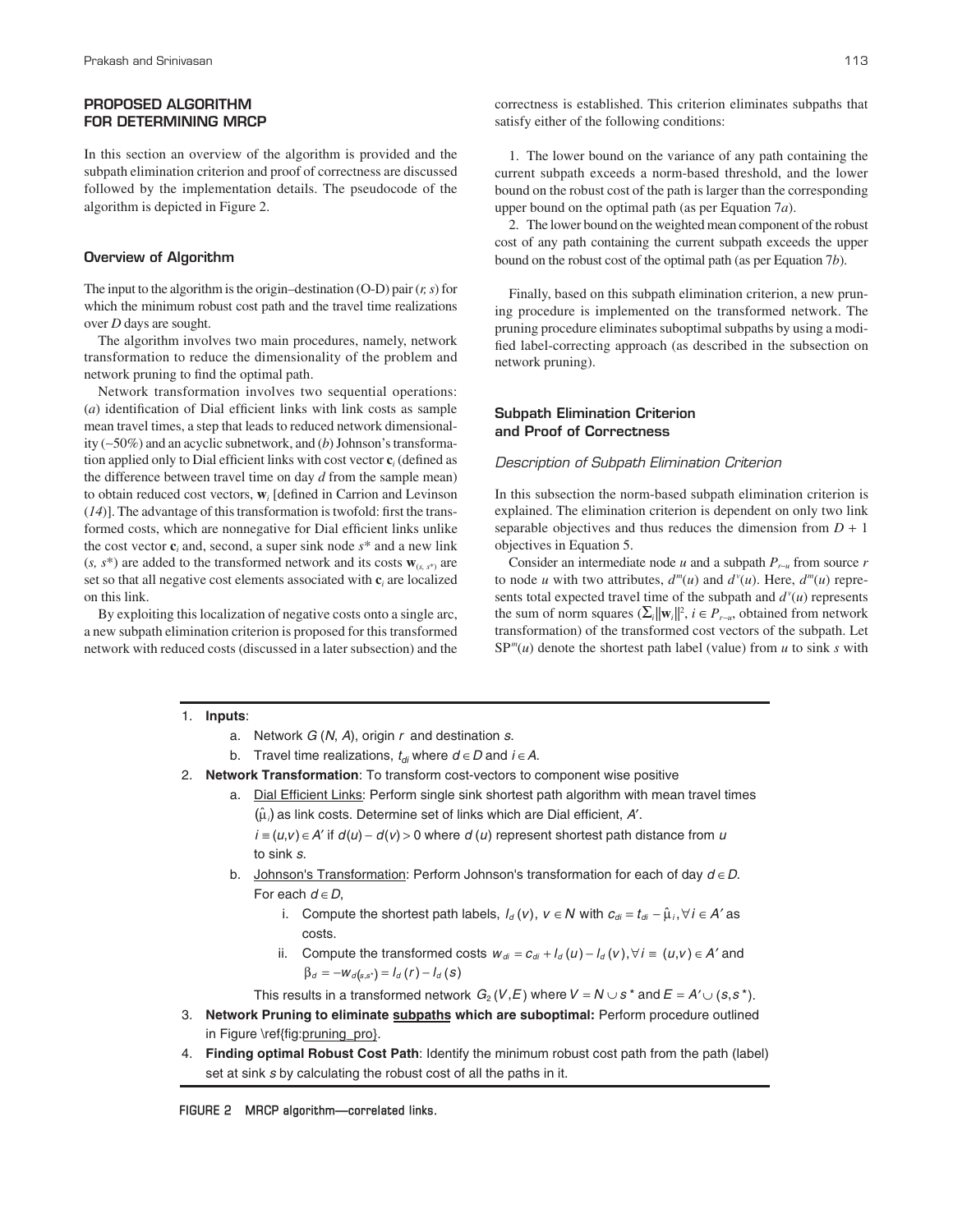The elimination criterion at node *u* is given by

Condition 1

 $[d^v(u) + SP^v(u)] \ge ||\beta||^2$  AND

Condition 2

$$
\delta[d^{m}(u) + SP^{m}(u)] + \frac{(1 - \delta)}{(D - 1)^{0.5}} [(d^{v}(u) + SP^{v}(u))^{0.5} - ||\beta||] \ge RC_{UB}
$$
\n(7*a*)

Condition 3

$$
\delta[d^{m}(u) + \text{SP}^{m}(u)] \ge \text{RC}_{\text{UB}} \tag{7b}
$$

where −b represents the localized cost vector on the link (*s, s*\*) in the transformed network. Condition 1 checks whether the lower bound of the variance of the path *P* with *P<sup>r</sup>*−*<sup>u</sup>* as the subpath is greater than the variance on the link (*s, s*\*). Condition 2 evaluates whether the lower bound of the robust cost of the path *P* with  $P_{r-u}$ as the subpath is greater than the upper bound on the minimum path robust cost. Condition 3 checks whether the lower bound on the weighted mean component of path *P* with *P<sup>r</sup>*−*<sup>u</sup>* as the subpath is greater than the upper bound on the minimum path robust cost. The correctness of this elimination criterion is established in the next section.

#### Proof of Correctness

Proposition 1 establishes that if either Conditions 1 and 2 (Equation 7*a*) or Condition 3 (Equation 7*b*) holds at node *u* for some subpath *P<sup>r</sup>*−*<sup>u</sup>* , that subpath cannot be a part of the optimal path from *r* to *s.* Proposition 2 establishes that the optimal robust cost from *r* to *s* is one of the paths that remain after the subpaths that satisfy the elimination criterion are eliminated.

Proposition 1. Any path from source *r* to an intermediate node *u,* given by *P<sup>r</sup>*−*<sup>u</sup>*, that satisfies Condition 7 cannot be a subpath of the minimum robust cost path from *r* to sink *s*\* on the transformed network.

Proof. The proposition is proved by demonstrating that the left-hand side (LHS) of the second inequality in Equation 7*a* and the LHS in the inequality in Equation 7*b* are lower bounds on the robust cost of any path *P* from source *r* to sink *s*\*, which includes *P<sup>r</sup>*−*<sup>u</sup>* as a subpath where  $u \neq s^*$ . Consequently, if the lower bound on the robust cost of any path *P* with *P<sup>r</sup>*−*<sup>u</sup>* as a subpath is greater than the upper bound on the optimal path robust cost, then the subpath *P<sup>r</sup>*−*<sup>u</sup>* cannot be contained in the optimal path.

First, the validity of Equation 7*a* is demonstrated.

Let the first inequality in Equation 7*a* be true. The variance of a path *P* − *s*\* on the transformed network from source *r* to sink *s*\* with *P*<sub>*r*−*u*</sub> as the subpath from *r* to node *u* is given as

$$
(D-1)\operatorname{var}_{P-s^*} = \left\| \sum_{i \in P} \mathbf{w}_i - \boldsymbol{\beta} \right\|^2 \ge \left\| \sum_{i \in P} \mathbf{w}_i \right\|^2 + ||\boldsymbol{\beta}||^2 - 2 \left\| \sum_{i \in P} \mathbf{w}_i \right\| ||\boldsymbol{\beta}||
$$

$$
= \left( \left\| \sum_{i \in P} \mathbf{w}_i \right\| - ||\boldsymbol{\beta}|| \right)^2 \tag{8}
$$

In Equation 8, the inequality follows from the norm identity and Cauchy–Schwarz inequality. All elements of the transformed cost vector are nonnegative as a result of transformation  $w_i \ge 0$  [see Carrion and Levinson (*14*)].

By assuming that Condition 1 holds and using the fact that *P<sup>r</sup>*−*<sup>u</sup>* is the subpath of *P* − *s*\* and because the first inequality in Equation 7*a* has been assumed to be true, one can write

$$
\left| \sum_{i \in P} \mathbf{w}_i \right| \leq \sum_{i \in P} ||\mathbf{w}_i||^2 \geq \sum_{i \in P_{i-u}} ||\mathbf{w}_i||^2 + \text{SP}^\nu(u) \geq ||\beta||^2 \tag{9}
$$

where  $SP^{v}(u)$  denotes the shortest path distance from  $u$  to  $s$  with link costs as  $\|\mathbf{w}_i\|^2$ . By applying the inequalities (Equation 9) to the last expression in Equation 8, one can write the following:

$$
\left(\left\|\sum_{i\in P} \mathbf{w}_i\right\| - \|\mathbf{\beta}\|\right)^2 \ge \left[\left(\sum_{i\in P} \|\mathbf{w}_i\|^2\right)^{0.5} - \|\mathbf{\beta}\|\right]^2
$$

$$
\ge \left[\left(\sum_{i\in P_{j-u}} \|\mathbf{w}_i\|^2 + \mathbf{SP}^{\nu}(u)\right)^{0.5} - \|\mathbf{\beta}\|\right]^2 \tag{10}
$$

From Equations 8 and 10 and given Equation 9, the following can be written:

$$
(D-1)\,\mathrm{var}_{P-s^*} \ge \left[ \left( \sum_{i \in P_{r-u}} ||\mathbf{w}_i||^2 + \mathrm{SP}^{\mathrm{v}}(u) \right)^{0.5} - ||\mathbf{\beta}|| \right]^2 \tag{11}
$$

Thus a lower bound on travel time variance of any path *P* − *s*\* with *P*<sup>*r*−*u*</sup></sub> as its subpath has been obtained. Similarly the lower bound on the mean travel time of  $P - s^*$  can be obtained as follows:

$$
\hat{\mu}_{P-s^*} = \sum_{i \in P_{r-u}} \hat{\mu}_i + \text{SP}^m(u) \tag{12}
$$

where  $SP^{m}(u)$  denotes the shortest path distance from  $u$  to  $s$  with link costs as  $\hat{\mu}_i$ . With Equations 12 and 11 the following can be written:

$$
RC_{P-s^*} \ge \delta \left[ \sum_{i \in P_{r-u}} \hat{\mu}_i + SP^m(u) \right] + \frac{(1-\delta)}{(D-1)^{0.5}} \left[ \left( \sum_{i \in P_{r-u}} ||\mathbf{w}_i||^2 + SP^v(u) \right)^{0.5} - ||\beta|| \right] \tag{13}
$$

Thus, the LHS of the second inequality in Expression 7*a* is a lower bound on the robust cost of any path *P* − *s*\* with *P<sup>r</sup>*−*<sup>u</sup>* as a subpath. The LHS of inequality in Expression 7*b* is a lower bound on mean travel time of any path *P* − *s*\* with *P<sup>r</sup>*−*<sup>u</sup>* as a subpath. As the variance of a random variable is always nonnegative, the LHS of Expression 7*b* is also a lower bound on the robust cost of any path  $P - s^*$  with  $P_{r-u}$  as a subpath.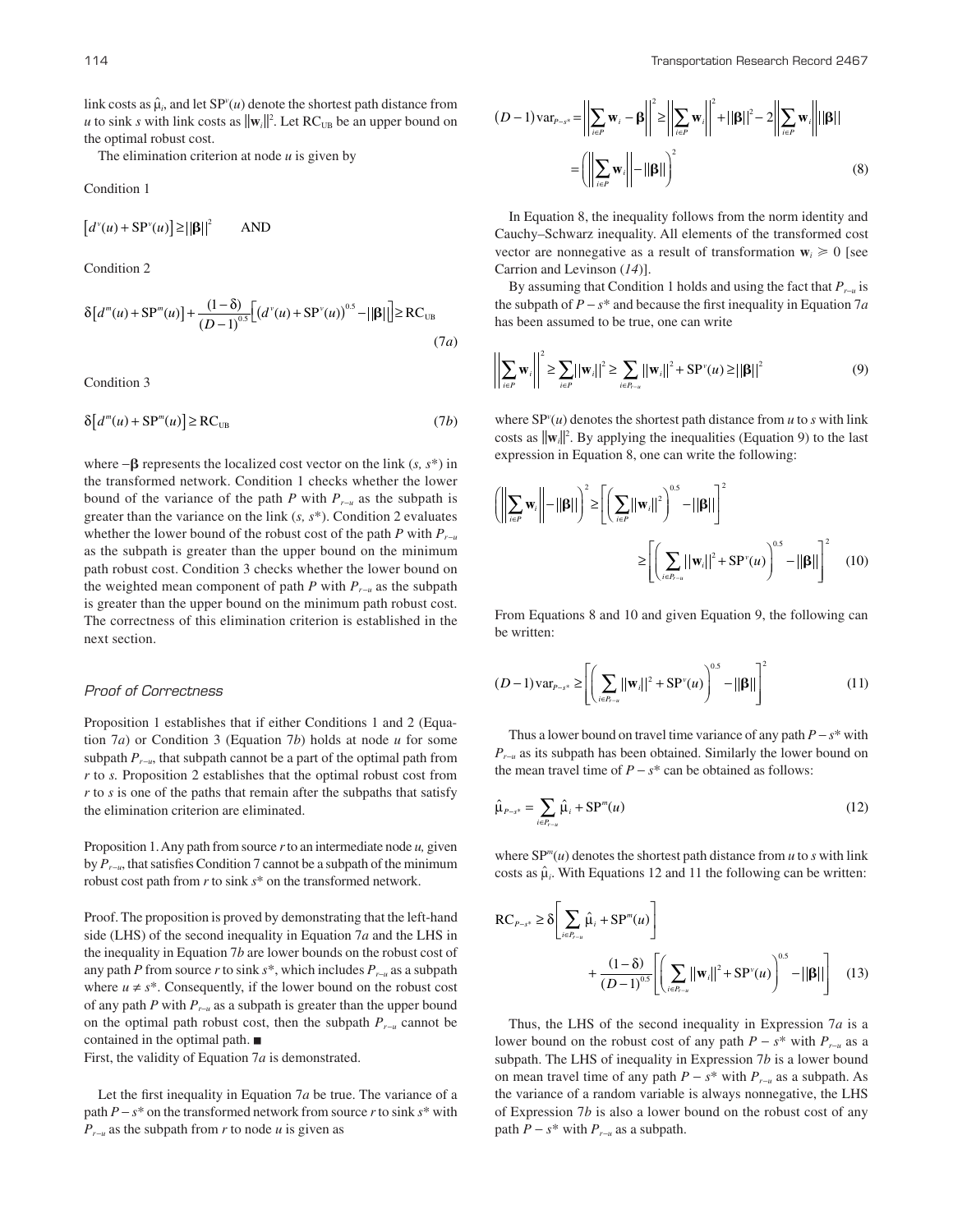Proposition 2. The minimum robust cost path *P*\* between source *r* and sink *s* will be present in the path set at the sink at the termination of the pruning procedure.

Proof. This claim is proved by contradiction. Assume that the minimum robust cost path  $P^*$  is not present in the path set at sink *s*. The implication is that any one of its subpaths,  $P^*_{r-\mu}$ , was discarded because it satisfied the elimination criterion in Equation 7, which contradicts Proposition 1. Thus, the minimum robust cost path *P*\* will be present in the path set at the sink after the termination of the pruning procedure. ■

### Implementation of the Algorithm

The steps of the algorithm, presented in Figure 2, are discussed below.

#### Network Transformation

Network transformations involve two operations: (*a*) eliminating the Dial inefficient links and (*b*) transforming the original cost vectors into reduced costs by applying Johnson's transformation.

Identifying Dial Efficient LinksIn this step, links that do not satisfy a criterion similar to Dial's criterion used in the STOCH algorithm are eliminated (*26*). A weaker condition is used in the present study in which the links that take the user farther from the given destination in average time are eliminated. These links are found by solving for the single destination shortest path problem from all sources to sink *s* with mean travel times from the sample as link costs. A link  $(u, v)$  is Dial efficient only if its tail node is closer to the sink than the head node [i.e., optimal distance labels  $d(u) - d(v) > 0$ . There are two advantages from this transformation: the network reduces by 40% to 50% (number of arcs) and the resulting subnetwork is acyclic.

Johnson's Transformation to Obtain Reduced CostsFirst, the Dial efficient subnetwork above is transformed into a network *G*<sup>1</sup> as follows:

• A new super source node *r*\* is added.

• Dummy arcs connecting the node *r*\* to all nodes are created with zero cost.

• Transformed costs  $\mathbf{c}_i$  are defined for the Dial efficient links (referred to as real links) as follows:  $\mathbf{c}_i = \{c_{1i}, c_{2i}, \dots, c_{Di}\}\$  where  $c_{di} = t_{di} - \hat{\mu}_i$  represents the difference between observed link travel time on day *d*,  $t_{di}$ , and sample mean on link *i*,  $\hat{\mu}_i$ , over all days. These costs *cdi* will be positive on some days and negative on others. Therefore, the associated path costs and optimal costs on paths with only real links may be either positive or negative for a given day *d.*

For the cost vector  $\mathbf{c}_i$ , the path from  $r^*$  to any node  $v$  in network  $G<sub>1</sub>$  consists of real paths (paths containing only Dial efficient links) and the virtual path with dummy arc (*r*\*, *v*). For a given day *d*, if the minimum path cost on real paths is positive, then the virtual path (*r*\*, *v*) is optimal as it has a distance label of zero (by construction). However, if the minimum path cost on real paths is negative, then the optimal distance label to node  $v$  will be negative. Thus, the

optimal distance labels (based on cost vector **c***i*) to any node will be either zero or negative.

Johnson's transformation is applied on this transformed network *G*<sup>1</sup> to convert the costs,  $\mathbf{c}_i$ , into reduced costs,  $\mathbf{w}_i$ , which are nonnegative. More formally, as per Johnson's transformation, the reduced cost on a given arc  $i$  ≡ (*u*, *v*) on day *d*,  $w_{di}$ , is given as

$$
w_{di} = c_{di} + \pi_d(v) - \pi_d(u) \tag{14}
$$

where node potential for node *u* on day *d* is given as  $\pi_d(u) = -l_d(u)$ where  $l_d(u)$  is the shortest path cost from  $r^*$  to  $u$  with  $c_d$  as link costs.

The resulting reduced costs on all arcs in  $G_1$  can be shown to be nonnegative for each day *d.* To see this, one must note that as per the shortest path optimality principle, the optimal distance labels satisfy the following inequality for all arcs  $i \equiv (u, v)$  in network  $G_1$ .

$$
l_d(v) \le l_d(u) + c_{di}
$$
\n<sup>(15)</sup>

Substituting  $\pi_d(u) = -l_d(u)$  and  $\pi_d(v) = -l_d(v)$  and rearranging Equation 15 yields

$$
w_{di} = c_{di} + \pi_d (v) - \pi_d (u) \ge 0
$$

Next, a new super sink node  $s^*$  is added to the network  $G_1$ , and a dummy arc (*s, s*\*) between the sink *s* and super sink *s*\* is created. This augmented network is referred to as  $G_2 = G_1 \cup (s, s^*)$ .

The reduced cost on this dummy link on day *d* is set as  $w_{d(x,s^*)} =$  $l_d(s) - l_d(r)$  and is denoted as  $-\beta_d$  for ease of notation. This term may be either positive or negative. Thus, the reduced cost transformation ensures that all negative cost elements are localized to arc (*s, s*\*) in network  $G_2$ .

Next, it is shown that the path cost on day *d* from *r* to *s* on network  $G(N, A)$ , based on cost vector  $c_i$ , is the same as the path cost from *r* to  $s^*$  on the transformed network  $G_2$  with the reduced costs  $\mathbf{w}_i$ .

Consider a path *P* from *r* to *s* in the network *G* and the corresponding path  $P' = P \cup (s, s^*)$ . The original path cost on *P* for day *d* is given as  $c_{dP} = \sum_{i \in P} c_{di}$ . The reduced path cost on *P'* for the same day is given as

$$
w_{P\cup(s,s^*)} = \sum_{i \in P} w_{di} - \beta_d = \sum_{i \in (a,v) \in P} [c_{di} + l_d(u) - l_d(v)] - \beta_d
$$
  
= 
$$
\sum_{i \in P} c_{di} + l_d(r) - l_d(s) - \beta_d = \sum_{i \in P} c_{di}
$$
 (16)

where  $-\beta_d$  represents the cost on the dummy link on day *d*.

As a result of this equivalence between path costs on network *G* from  $r$  to  $s$  and reduced costs on network  $G_2$  from  $r$  to  $s^*$ , the optimization and subpath elimination criteria are developed by using network  $G_2$  and reduced costs  $\mathbf{w}_i$  where all negative cost elements are localized onto the link (*s, s*\*).

## Network Pruning

The transformed network  $G_2(V, E)$  is pruned by using a labelcorrecting-based approach and the subpath elimination criterion (see previous subsection with description of this criterion). The first step in pruning is precomputation of the following quantities.

First, obtain  $SP^{m}(u)$  and  $SP^{v}(u)$ ,  $\forall u \in V \setminus s^*$ . The time  $SP^{m}(u)$  is the minimum expected travel time from node  $u$  to  $s$ , and  $SP<sup>v</sup>(u)$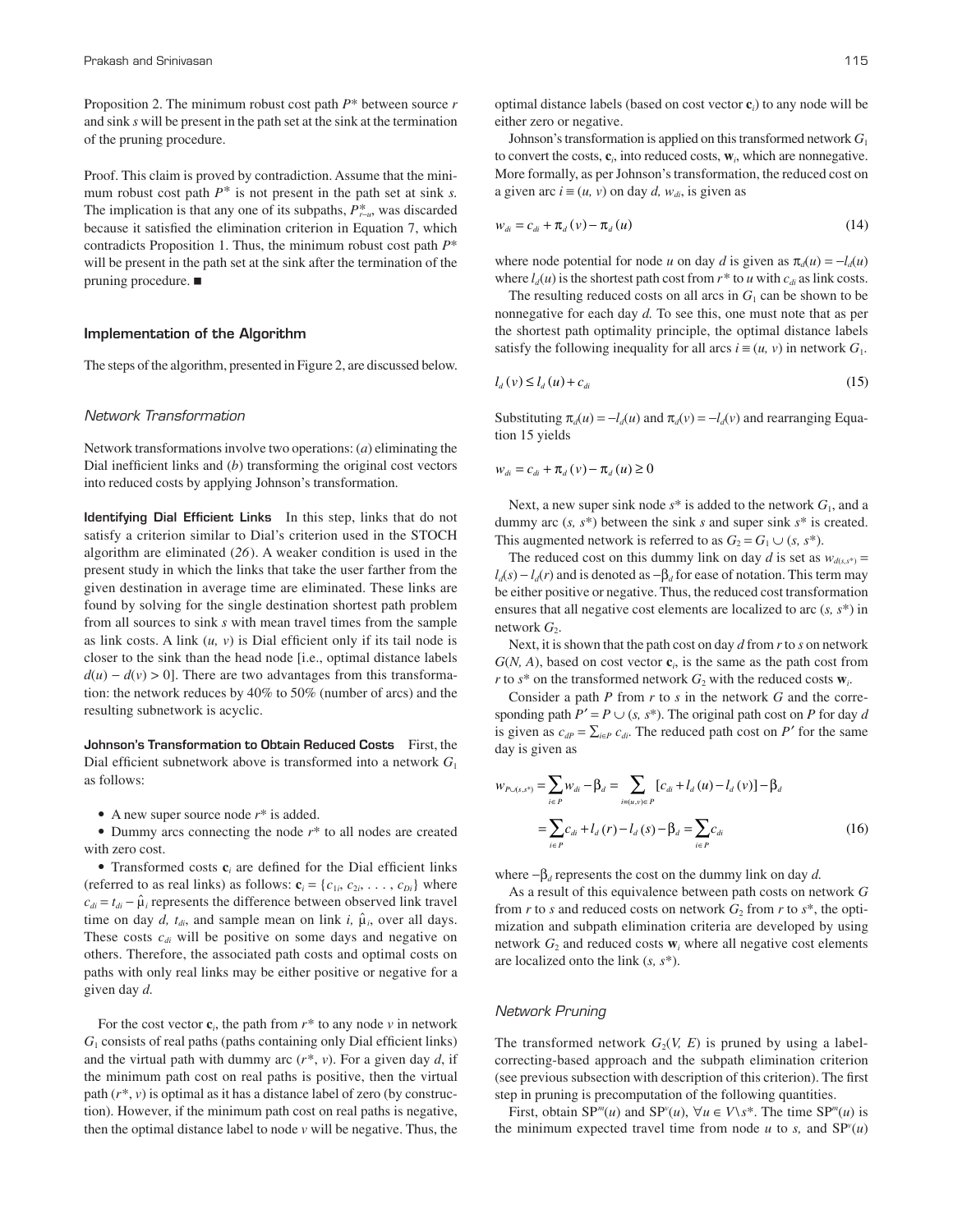is the shortest path cost from *u* to *s* where cost on links *i* are the norm square  $(||\mathbf{w}_i||^2)$  of the transformed cost vectors. These times are obtained by solving the single sink shortest path problem with the label-correcting procedure, with corresponding costs on the links. Next, the upper bound on optimal robust cost,  $RC<sub>UB</sub>$ , is computed as the robust cost of the LET path.

After precomputation, the network  $G<sub>2</sub>$  is pruned on the basis of the norm-based subpath elimination criterion given in Equation 7. As shown in Proposition 2, the pruning procedure returns a set of candidate paths at the sink node *s* that is guaranteed to contain the optimal path. A label-correcting approach is proposed for pruning; it is depicted in Figure 3 and explained in the next section.

A scan-eligible list is maintained consisting of only those nodes whose subpaths are not discarded by the elimination criterion. The nodes in the scan-eligible list are processed sequentially. Specifically, for each node  $u$  in the scan-eligible list, each of the outgoing arcs (*u, v*) is processed to obtain the labels for mean and variance for connected downstream node *v*. Specifically,  $d_k(u) = [d_k^m(u), d_k^v(u)]$ is maintained for each node  $u \in V$ . For subpath *k*,  $d_k^m(u)$  and  $d_k^v(u)$ represent the mean travel time and sum of link transformed cost vector's norm squares  $(\sum_{i \in k} ||\mathbf{w}_i||^2)$ , respectively.

Node  $\nu$  is added to the scan-eligible list if at least one of the new (not present at  $v$ ) subpaths obtained by adding link  $(u, v)$  to subpaths at *u* does not satisfy the elimination criteria. The algorithm is terminated when the scan-eligible list is empty.

Unlike in the standard label-correcting approaches, multiple labels and predecessors may be maintained for each node. The optimal path can be shown to be contained in the set of paths that remain at termination (Proposition 2). Therefore, once the label-correcting algorithm terminates, the optimal path is identified by computing the robust cost of all nonpruned paths to the destination.

# Computational Complexity

The main steps involve Dial efficient link identification (*O*(*mn*)), network transformation (*O*(*mnD* + *mD*)), upper bound computation  $(O(m + n \log n))$ , pruning procedure  $(O(m n \kappa))$ , and robust cost evaluation of path set at termination  $(O(\kappa))$ . Here  $\kappa$  is the maximum size of the nonpruned path set size from origin to some nonpruned node. The number of arcs, nodes, and days in analysis are denoted by *m, n,* and *D,* respectively.

1. **Inputs**:

- a. Transformed Network  $G_2(V, E)$ , source r and sink s.
- b. Link attributes which include sample mean of travel times  $\hat{\mu}_i$  and transformed costvectors  $w_i, \forall i \in E$ .
- 2. **Precomputation**:
	- a. Compute the shortest path distances  $SP^m(u)$  with  $\hat{\mu}_i$  as link costs and  $SP^\nu(u)$  with  $\|{\bf w}_i\|^2$  as link cost from every node  $u\in V$ to sink s.
	- b. Let  $RC_{\textit{\tiny{UB}}}$  =  $RC_{\textit{\tiny{PLET}}}$  where  $P_{\textit{\tiny{LET}}}$  is the least expected travel time path from r to  $s$
- 3. **Initialization:** 
	- a. Set first label of source  $r$  to zero for both the objectives Initialize the set of labels at remaining nodes as null sets  $\bm{D}(u) = \varnothing, \forall u \in \bm{N} \setminus \{r\}$  $d_{1}^{m}(r) = d_{1}^{v}(r) = 0$
	- b. Add source r to node list  $\mathbf{L} = \{r\}$
- 4. **Node Selection**: IF set **L** is empty **L** = ∅, GOTO Step 5. ELSE, select a node <sup>u</sup> ∈**L**
- 5. **Node Processing**: For all nodes v such that  $(u, v) \equiv i \in E$ , do the following:
	- a. Compute Set  $\hat{\boldsymbol{D}}(v)$
	- b. For every label  $k$  of node  $u$ ,
	- c. Compute the temporary label  $\hat{d}_k(v) = d_k(u) \cup (u,v)$  to node v obtained by adding arc  $(u,v)$  to label  $d_k(u)$
	- d.  $\hat{d}_{k}^{m}(v) = d_{k}^{m}(u) + \hat{\mu}_{i}; \hat{d}_{k}^{v}(v) = d_{k}^{v}(u) + ||\mathbf{w}_{i}||^{2}$
	- e. Update labels of  $\boldsymbol{D}$   $(v)$
	- f. For each acyclic temporary label,  $\hat{d}_k(v) \notin \mathbf{D}(v)$  check **Subpath Elimination Criterion**.
	- g. IF NOT  $\mathbf{D}(v) = \mathbf{D}(v) \cup \{\hat{d}_k(v)\}\$
- 6. **Update List**:
	- a. IF set of labels of node v, **D** (v) has been modified and node <sup>v</sup> ∉**L**, **L** = **L** ∪ v.
	- b. Delete node u from list: **L** <sup>=</sup>**L**\u.
	- c. GO TO Step 2
- 7. **Return**: The path (label) set  $D(s)$  at sink s.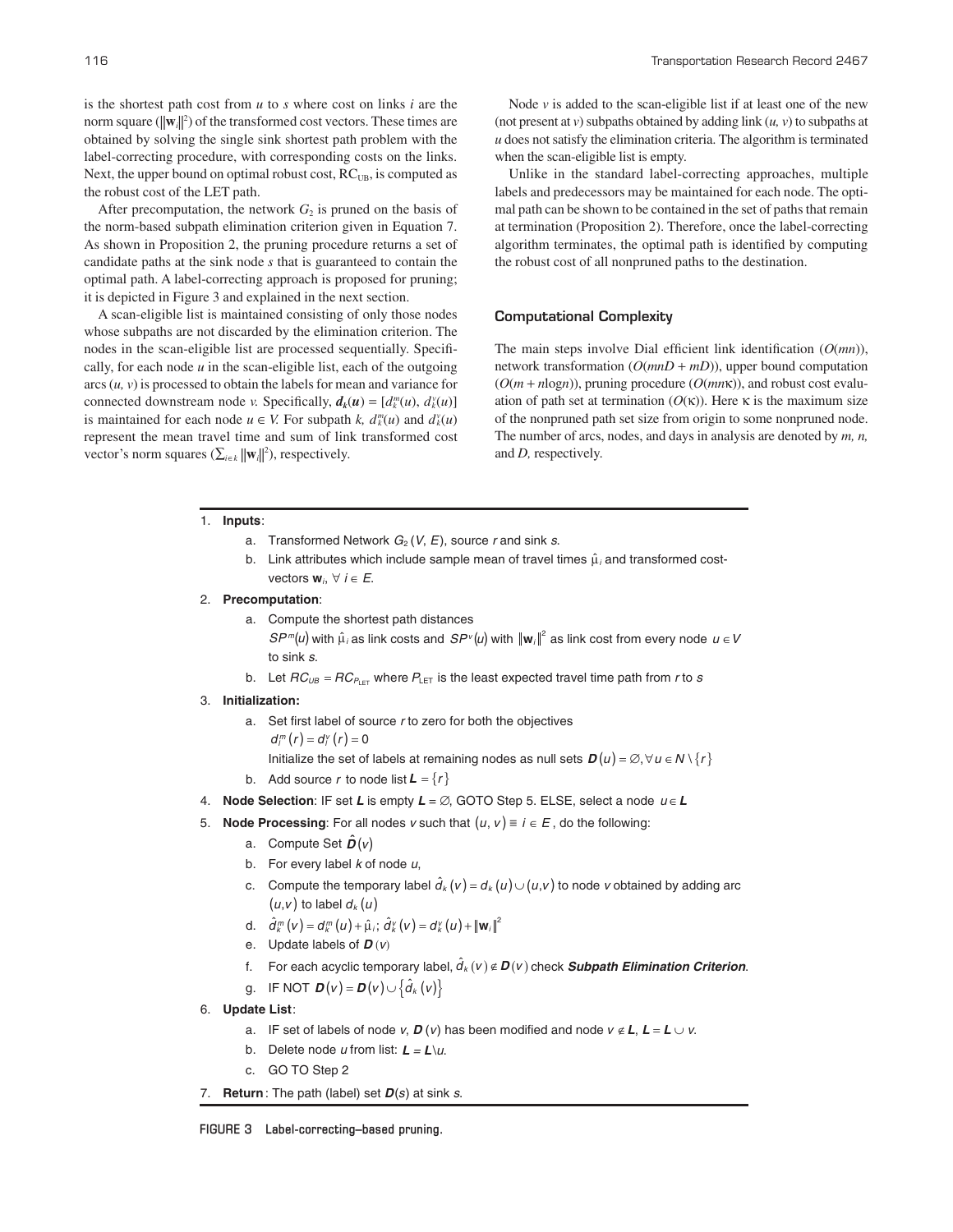This procedure gives an overall complexity  $O(mn(D + 1) + mD +$  $(m + n\log n) + mn\kappa + \kappa$ , which is pseudopolynomial in path set size  $\kappa$ .

## COMPUTATION EXPERIMENTS

In this section the performance of the proposed algorithm on real transportation networks is quantified in computation experiments followed by an analysis of sample approximation on the optimal solution quality.

The experiments were conducted on a Windows 7 (32-bit) computer with two 2.9-GHz central processing units (Core-2 Duo) and 3 GB of RAM.

#### Performance on Real-World Networks

The performance of the pruning algorithm is studied on real-world transportation networks obtained from the website hosted by Bar-Gera (http://www.bgu.ac.il/∼bargera/tntp/). The link travel time realizations over *D* days were assumed to follow a multivariate shifted lognormal distribution. The univariate shifted lognormal random variable used for generating these travel times, *t<sup>i</sup>* , is given by

$$
t_i = \gamma_i + \exp(\mu_i + \sigma_i z) \tag{17}
$$

where  $z \sim N(0,1)$  is a standard normal random variable and  $\gamma_i$  represents free-flow travel time. For the current study, the shifted lognormal parameters for each link on the network were generated uniformly in the following ranges (65–125 s/km) for  $\gamma$ , (20–200 s/km) for excess mean  $(E[t_i] - \gamma_i)$ , and (0.05–0.75) for the coefficient of variation. These values were obtained on the basis of data from the 2008 Chennai, India, Comprehensive Traffic Study (CCTS). The correlation matrix was generated uniformly for each network from the space of positive definite matrices. Then, the travel time realizations were generated on all links for  $D = 100$  days. On each network, the algorithm was applied to find MRCPs for 25 randomly generated O-D pairs.

The performance metrics for analysis include average computation time and average nonpruned path set size (at intermediate nodes as well as at the destination). The results from these computation experiments are presented in Table 1. The computation (comp) times were found to be less than 5 s for 98% of the O-D pairs on moderate to small networks, suggesting acceptable performance for moderately sized (<1,500 nodes) networks. On the large network

However, the path set sizes may be higher for a few O-D pairs, especially on longer paths. Network density (arc-to-node ratio) significantly affects the algorithm's performance as seen from results on the networks of Chicago, Illinois; Barcelona, Spain; and Winnipeg, Manitoba, Canada.

Further computation experiments suggested a weak influence of network structure on computation times and nonpruned path set size (variables such as assortativity, betweenness centrality, closeness centrality, and path size were found to be influential). Because of space limitations and the relatively weak influence, the experiments are not reported in the paper.

In contrast, other methods in the literature, namely, the PIND procedure (*4*) and Lagrangian relaxation (*5*), do not guarantee the optimal solution. It has been reported previously in the literature that Lagrangian relaxation reported an average error of more than 5.4% and suboptimality in 25.5% of cases.

## Analysis of the Effect of Sample Approximation on Solution Quality

The travel time distributions being approximated through a sample raise questions about possible bias and the precision of the solution obtained from the sample relative to the population. The extent of the error is quantified as described below.

A second set of computation experiments was performed on a real network of Chennai with 1,279 nodes and 3,644 links. The empirically observed travel times on 94 links during a period of 100 days (from November 2012 to February 2013) were used in this set. On the other links of the networks, independent travel times were generated from the marginal distributions estimated for each lane type by using the data obtained from the 2008 CCTS, which follow shifted lognormal distribution.

These travel time realizations (during a 100-day period) over the complete network were assumed to constitute the population in the current experiment. Then the sample-based MRCP algorithm was applied by varying the sample size systematically from 5 to 25 days (in steps of five). For each sample size, the MRCP algorithm was applied with 100 draws. This process was done for 15 O-D pairs in groups of five selected on the basis of their shortest path distances of less than 10 km, between 10 and 20 km, and more than 20 km.

Let  $P_s^*$  and  $P_p^*$  be the optimal paths in the sample and the population, respectively. To quantify the quality of the solution with the

#### **TABLE 1 Performance of the Algorithm on Real-World Networks**

|                            | n     | $\boldsymbol{m}$ | <b>Computation Time</b> |           |        | Path Set at Node |           |       | Path Size at Destination |           |          |
|----------------------------|-------|------------------|-------------------------|-----------|--------|------------------|-----------|-------|--------------------------|-----------|----------|
| Network Name               |       |                  | Average                 | <b>SD</b> | 90%    | Average          | <b>SD</b> | 90%   | Average                  | <b>SD</b> | 90%      |
| Anaheim, California        | 416   | 914              | 0.01                    | 0.02      | 0.06   | 7.8              | 12.5      | 35.3  | 45.6                     | 92.1      | 246.4    |
| Chicago, Illinois          | 933   | 2.950            | 6.26                    | 30.51     | 1.41   | 53.5             | 161.9     | 138.5 | 928.1                    | 3,748.1   | .207.8   |
| Barcelona, Spain           | 1,020 | 2,522            | 0.12                    | 0.26      | 0.64   | 22.4             | 39.9      | 77.2  | 146.8                    | 257.1     | 569.6    |
| Winnipeg, Manitoba, Canada | 1,052 | 2.836            | 0.67                    | 2.17      | 2.64   | 30.6             | 67.2      | 114.4 | 307.3                    | 732.6     | .476.8   |
| Chennai                    | 1.279 | 3.644            | 11.63                   | 55.32     | 5.25   | 88.4             | 294.1     | 180.0 | 1.011.9                  | 3,766.1   | 1,804.0  |
| Austin, Texas              | 7,388 | 18.961           | 72.94                   | 152.08    | 404.64 | 218.7            | 403.5     | 921.8 | 3,259.4                  | 6,703.7   | 13,999.2 |

NOTE: SD = standard deviation.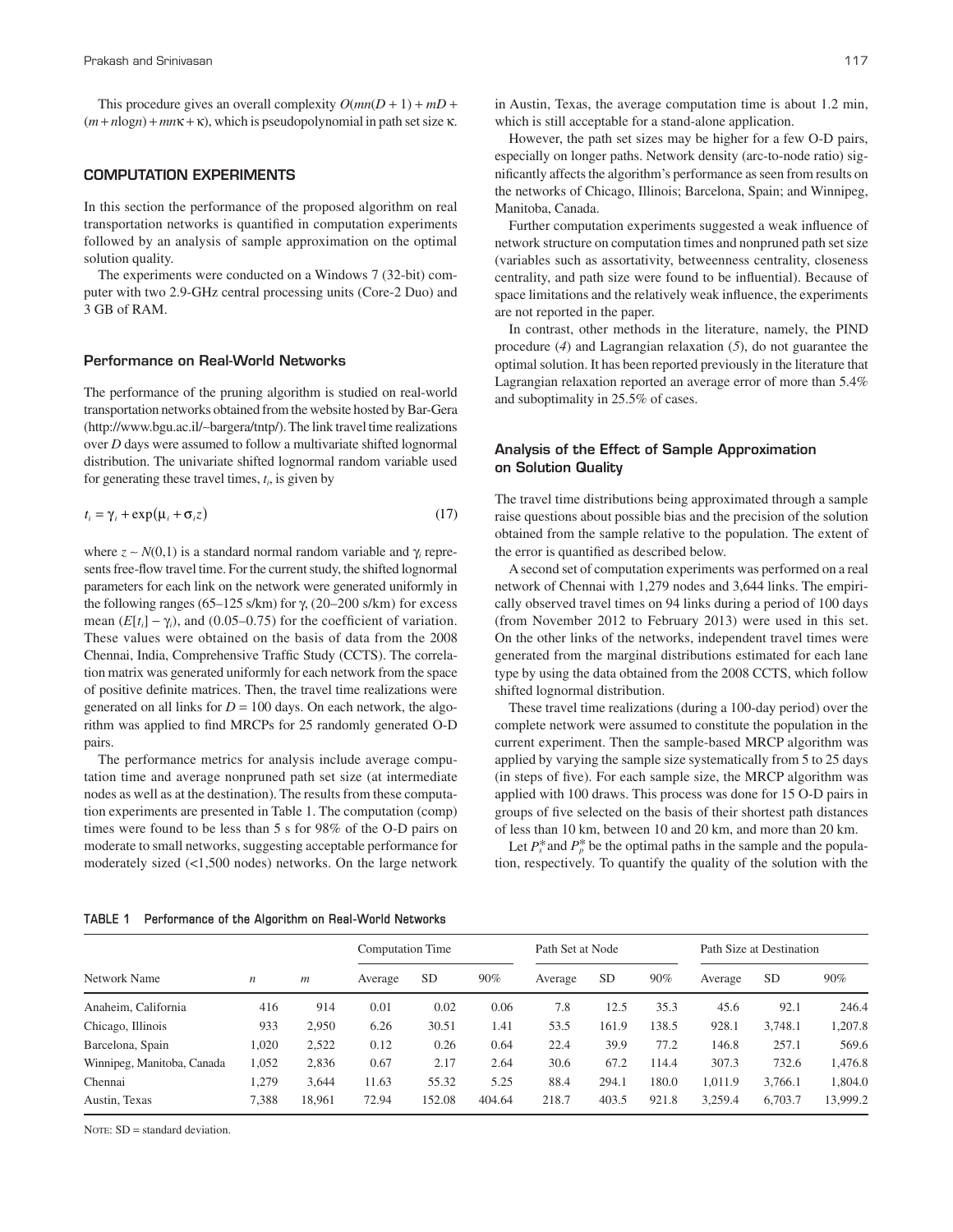| Path Length  |                | Sample Error<br>$(\%)$ |           | Variance Error<br>$(\%)$ |           | Total Error $(\%)$ |           |  |
|--------------|----------------|------------------------|-----------|--------------------------|-----------|--------------------|-----------|--|
|              | Sample<br>Size | Mean                   | <b>SD</b> | Mean                     | <b>SD</b> | Mean               | <b>SD</b> |  |
| $<$ 10 km    | 5              | 1.99                   | 4.28      | 5.05                     | 23.44     | 1.40               | 2.56      |  |
|              | 10             | 1.56                   | 3.58      | 3.15                     | 18.81     | 1.17               | 2.31      |  |
|              | 15             | 1.33                   | 2.97      | 2.46                     | 15.62     | 1.34               | 2.51      |  |
|              | 20             | 1.04                   | 2.24      | 1.73                     | 13.90     | 1.38               | 2.58      |  |
|              | 25             | 0.87                   | 1.93      | 1.24                     | 12.50     | 1.64               | 2.72      |  |
| $10 - 20$ km | 5              | 6.16                   | 6.87      | 2.11                     | 12.58     | 4.35               | 4.10      |  |
|              | 10             | 4.13                   | 5.31      | 0.83                     | 8.97      | 3.32               | 3.62      |  |
|              | 15             | 2.82                   | 4.02      | 0.64                     | 7.14      | 2.72               | 3.35      |  |
|              | 20             | 2.19                   | 3.05      | 0.79                     | 6.35      | 2.30               | 3.01      |  |
|              | 25             | 1.84                   | 2.75      | 0.59                     | 5.49      | 1.90               | 2.75      |  |
| $>20$ km     | 5              | 8.15                   | 6.67      | 1.20                     | 10.22     | 3.91               | 2.99      |  |
|              | 10             | 4.99                   | 4.66      | 0.66                     | 7.19      | 2.94               | 2.49      |  |
|              | 15             | 3.63                   | 3.66      | 0.51                     | 5.82      | 2.38               | 2.16      |  |
|              | 20             | 3.03                   | 3.22      | 0.29                     | 4.99      | 2.15               | 2.05      |  |
|              | 25             | 2.49                   | 2.69      | 0.28                     | 4.37      | 1.85               | 1.91      |  |

**TABLE 2 Quantification of Sampling Errors Across O-Ds**

NOTE: Errors are expressed as percentages.

sample-based objective, the metrics measured were bias (difference in robust cost between  $P_s^*$  in the sample and  $P_p^*$  in the sample), variance error (difference in robust cost between  $P_p^*$  in the sample and  $P_p^*$  in the population), and total error (difference in robust cost between  $P_s^*$  in the population and  $P_p^*$  in the population).

In Table 2, the percentages of error values averaged over the O-D pairs of similar path length are presented. As expected, as the sample size increases, the mean and the standard deviation of all errors decrease. The path lengths seem to influence the bias and variance components and, hence, the total error. The O-D pairs with shorter path lengths have lower sample errors and total errors as the population optimal is more likely to be found in the sample. The mean total errors across samples for shorter paths lie in the range of 1.17% to 1.64%. In contrast, errors of 1.85% to 4.35% were observed for the longer paths and may be explained by the smaller size of the nonpruned path set. The O-D pairs with longer paths have a lower variance error (0.28% to 1.20%) compared with shorter paths (1.24% to 4.28%), possibly reflecting a greater tendency to regress toward the mean in the former case. More important, the quality of the solution for the sample-based robust cost objective is found to be acceptable (1% to 2%) even with modest sample sizes in most cases.

#### **CONCLUSION**

This paper presents a new sample-based algorithm for the minimum robust cost path on a network with link travel time correlations. The problem was formulated as a separable multiobjective problem in which a sample-based approach was adopted to represent the link travel time distributions. The sample-based approach adopted was found to capture the path correlations implicitly and thus obviate the explicit estimation of the link travel time correlation matrix. For this objective, solution procedures based on subpath optimality and nondominance are shown to be inapplicable.

A new subpath elimination criterion was developed to eliminate suboptimal subpaths. This criterion is applied to a suitably transformed network with reduced costs, and a pruning algorithm is developed to discard suboptimal subpaths for the robust cost objective. The transformations together with the elimination criterion enable the conversion of the MRCP problem from a  $D + 1$  dimensional problem to a two-objective problem leading to a significant gain in computational efficiency. The proposed algorithm is shown to yield an exact solution, and its computational complexity is shown to be pseudopolynomial in regard to the number of nonpruned paths. The approach could also be extended with repetitive application to multiday and quasi-dynamic scenarios.

The empirical findings from computation experiments performed led to the following insights:

1. The algorithm is guaranteed to find the optimal and performs reasonably well on small to medium (<1,500 nodes) size networks with computation time being less than 5 s for 98% of the O-D pairs. On large networks, the computation times are higher, particularly for O-D pairs with substantial spatial separation. In such cases, the number of nonpruned paths increases considerably.

2. The average error in optimal path resulting from sampling approximation was found to be less than 5% for various sample sizes. The O-D pairs with shorter path lengths have a smaller bias than those pairs with longer path lengths. In contrast, the variance component of such O-D pairs was found to be larger. The total error was found to increase with increasing path lengths and may potentially be improved by applying the algorithm repeatedly on the basis of real-time traffic state updates and reoptimization.

The directions for future research include the transformation of costs vectors into positive components while negative cycles exist. Extending this present algorithm to time-dependent networks, online routing, and nonstationary distributions offers interesting and valuable scope for further investigations.

## ACKNOWLEDGMENTS

This research was supported in part by the Center of Excellence in Urban Transport funded by the Ministry of Urban Development, Government of India. This support is gratefully acknowledged. The authors also thank Ravi Seshadri of IIT Madras for his inputs in the discussion on ideas in the present study.